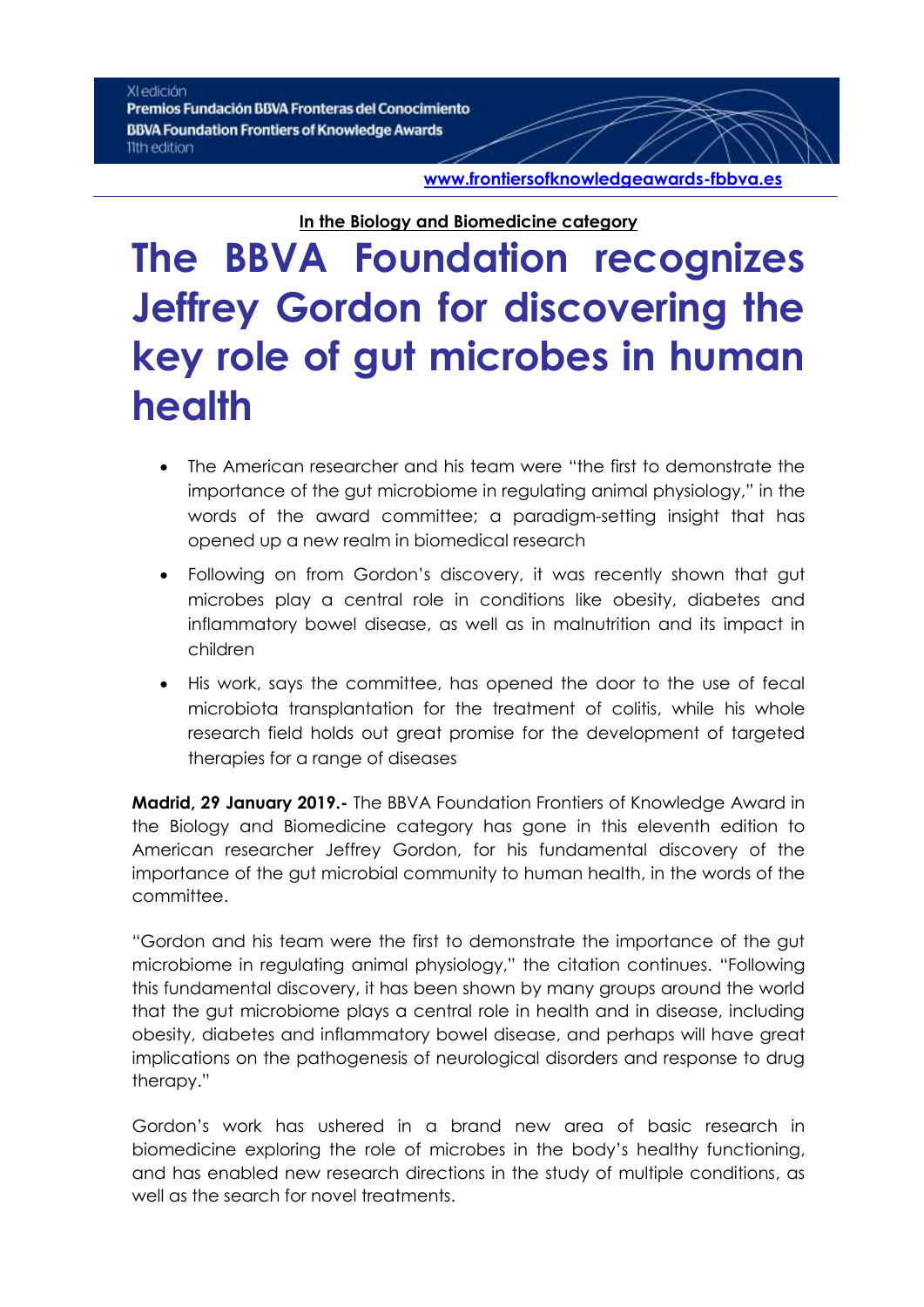Gordon discovered, for instance, that gut flora may contribute to the onset of obesity. And he was also able to show that the long-term effects of childhood malnutrition, like impaired brain and immune system development, are determined not only by diet but also by the assembly or otherwise of a healthy microbiome.

Further ahead, his work may herald a new era of microbiome-based therapies. As the committee remarks, "fecal microbiota transplantation can be beneficial for the treatment of some disease conditions, including types of colitis. As the precise molecular mechanisms of the role of bacteria in our physiology are being discovered, this will have great promise for the development of targeted therapeutics for diverse human diseases."

### **A human-microbe "symbiosis" essential to health**

Science has long known that the human body teems with microbial species that colonize every available surface. But what it failed to suspect was how important these communities are. In fact, Gordon and his group only got interested in gut flora as part of their research on intestinal development. While exploring the chemical signals cells exchange as they go about building the gut, Gordon found that the microbes that live there *converse* constantly with our cells, and perform services that they rely on. One such service would be digesting nutrients that the human body cannot metabolize.

This discovery that microbes and their human hosts exist in a symbiotic state essential to their mutual survival was a major paradigm shift. The new laureate explained it thus after hearing of the award: "We cannot live or function alone; there is this ongoing collaboration between ourselves and the tens and tens of trillions of microbes that inhabit our bodies."

"People should step back and take a more expanded view of what we truly are; this splendid collection of microbial and human cellular and genetic parts," Gordon enthuses. "There are over a hundred-fold more microbial genes than human genes in our bodies, and in this respect we are more bacterial than human, but we benefit from one and other's company. The question is the degree to which our biological features are an expression of our microbial contributions."

Gordon declares himself "captivated" by the idea that hundreds of millions of years ago a much simpler organism had to decide whether it had enough genes to metabolize the nutrients it needed, or whether it should coopt those of other life forms, forging a symbiotic relationship that has lasted to this day. "Most people's view of microbes is in the context of war and conflict, rather than cooperation and collaboration, but what our research has revealed is that microbes can be our friends."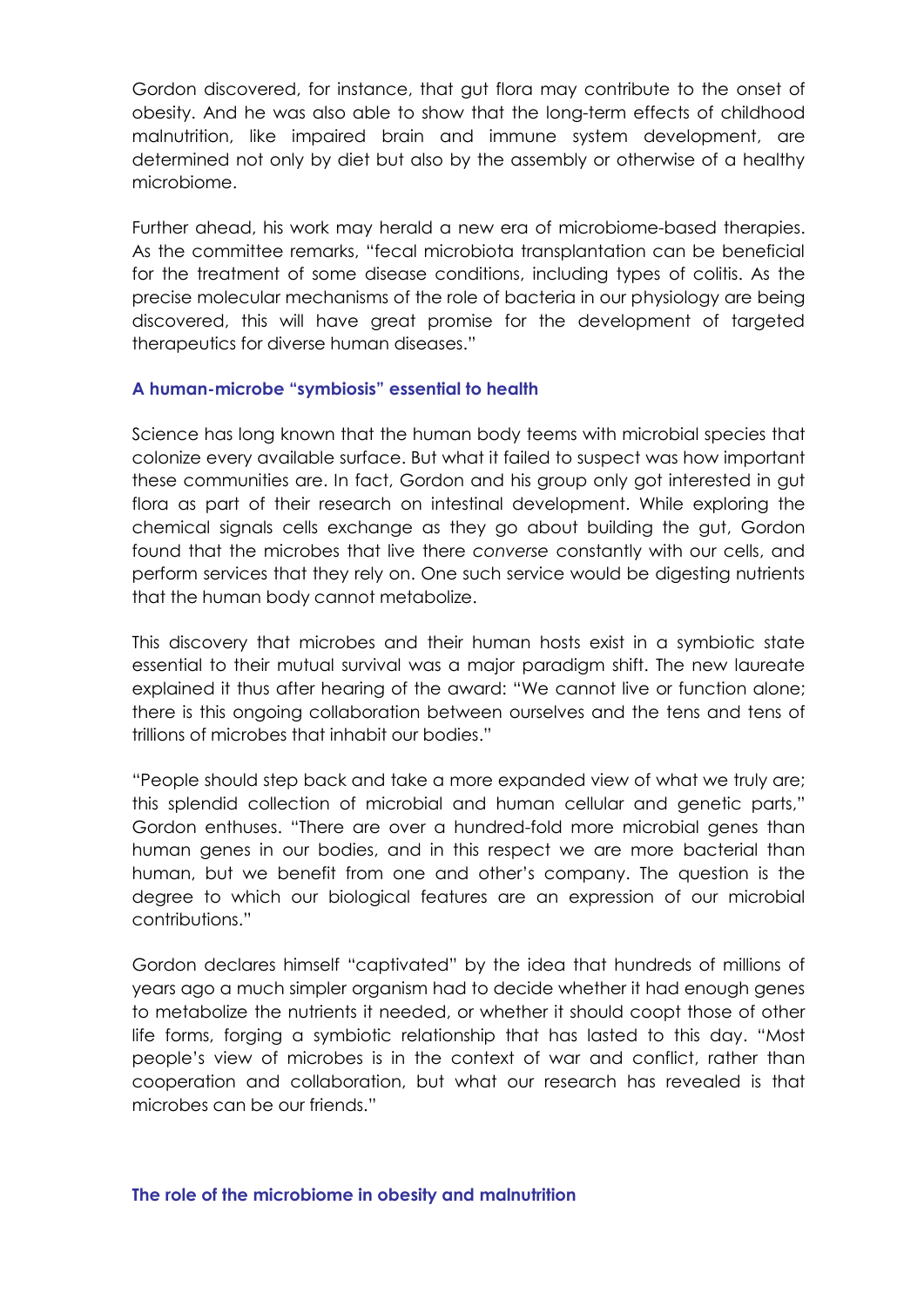To elucidate the role of gut microbes, Gordon and his team used mice reared under sterile conditions, so they harbored no microbes of their own. They then colonized them with known members of the gut microbial community to observe how they reacted to particular nutrients. This kind of research has produced firm evidence that microorganisms are causally related to diseases like obesity, as well as having a role to play in the treatment of malnutrition.

As Gordon explains it, "our research journey has focused on what is normal in human microbial communities, and whether deviations from normal are associated with disease."

The new field of microbiome research is right now a hive of activity, but Gordon cautions that "we need to keep sight all we still have to learn." It may be tempting to think that there are "fattening" and "slimming" microbes, but it will never be that simple: the effect of each microbiome is personal and specific, because "the important thing is the interaction" between the microbes and the host's cells.

# **Reduced microbial diversity in the West**

One fact that emerges is that the enormous diversity of the human microbiome is being eroded in Western societies: "We looked at the microbiomes of people living in different parts of the world, and saw that in Westernized societies there has been a loss of the diversity of these microbial communities, and that is not good. It is a reflection of our lifestyles and our diets, a reflection perhaps of the things that we consume, including our promiscuous use of antibiotics."

Looking to the future, Gordon is hopeful that "we will learn how to feed ourselves in more healthful ways, improving the content of staple foods to the benefit of the consumer's microbiome, and making better decisions on how food should be processed to maintain the active ingredients and by this means improve the nutritional status of different populations."

### **Bio notes**

Jeffrey I. Gordon earned a degree in medicine from the University of Chicago in 1973. He went on to do his clinical training in internal medicine and gastroenterology, completing a post-doctoral fellowship at the National Institutes of Health (NIH). In 1981, he joined the faculty at Washington University in St. Louis (Missouri, United States), where he remains to this day.

A varied teaching and research career in medicine, biological chemistry and molecular biophysics took him through the ranks of academia to the two positions that he holds today, as Dr. Robert J. Glaser Distinguished University Professor and Director of the Edison Family Center for Genome Sciences and Systems Biology. In this time, he also served as Chair of the Executive Council of the Division of Biology and Biomedical Sciences, overseeing all graduate education in the biological sciences.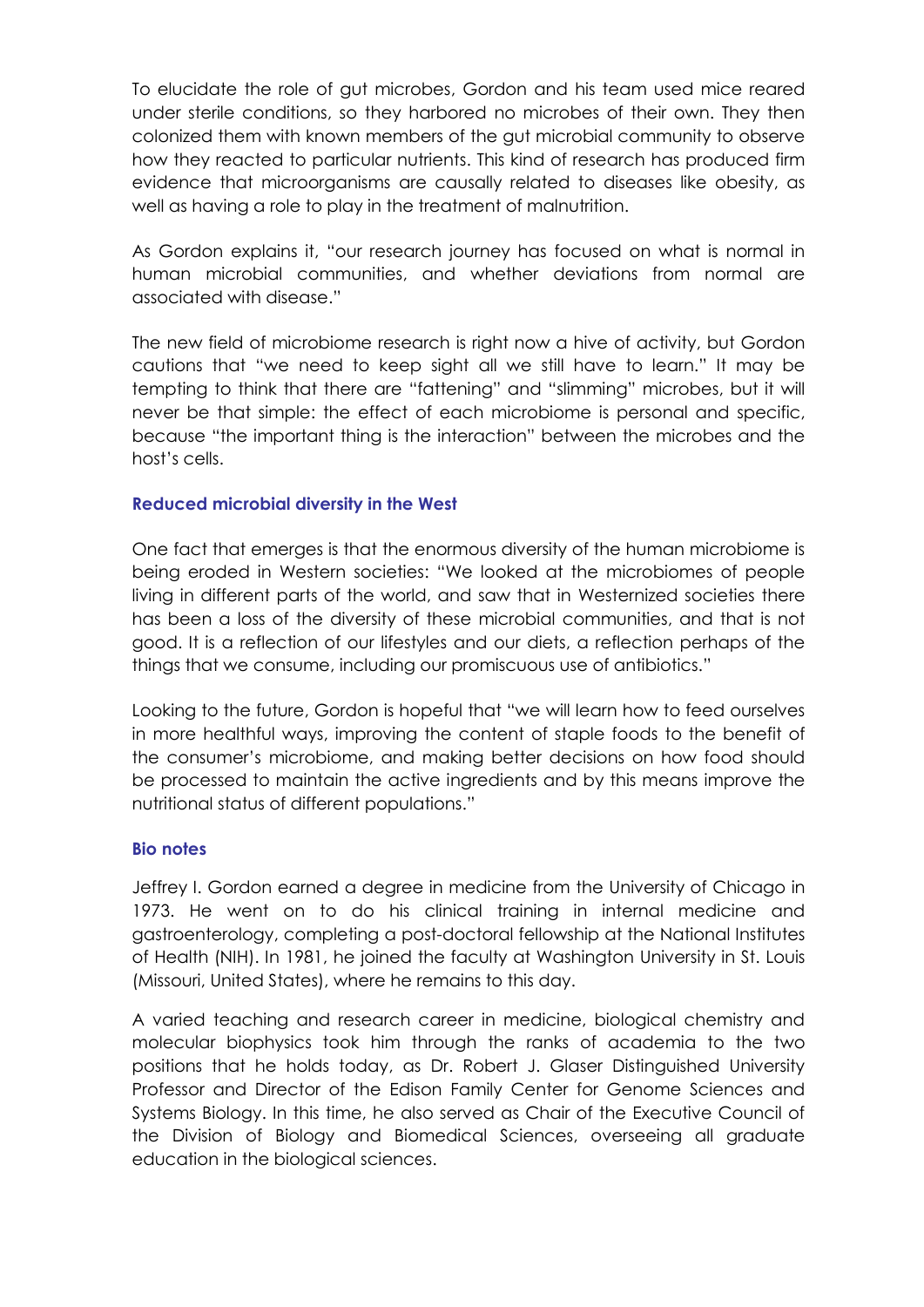The author of more than 500 papers in international journals and with 24 patents to his name, he has been thesis mentor to 63 PhD and MD/PhD students and research mentor to 68 post-doctoral fellows. He is a member of the editorial boards of *Cell Metabolism*, *Cell Host and Microbe*, and *Science Translational Medicine*. The gut bacterium *Parabacteroides gordonii*, isolated in 2009, was named in his honor.

## **Biology and Biomedicine committee and evaluation support panel**

The rigor, quality and independence of the judging process have earned these awards the attention of the international scientific community and a firm place among the world's foremost prize families.

The jury in this category was chaired by **Angelika Schnieke,** Chair of Livestock Biotechnology in the Department of Animal Sciences at the Technical University of Munich (TUM) (Germany). The secretary was **Óscar Marín,** Director of the MRC Centre for Neurodevelopmental Disorders at King's College London (United Kingdom). Remaining members were **Dario Alessi,** Director of the Protein Phosphorylation and Ubiquitylation Unit in the School of Life Sciences at Dundee University (United Kingdom); **Lélia Delamarre**, Group Leader in the Department of Cancer Immunology at biotech company Genentech (United States); **Robin Lovell-Badge**, Senior Group Leader and Head of the Laboratory of Stem Cell Biology and Developmental Genetics at the Francis Crick Institute (United Kingdom); **Ursula Ravens,** Senior Professor in the Institute of Experimental Cardiovascular Medicine at the University Heart Center of the University of Freiburg (Germany); **Ali Shilatifard**, Chairman of the Department of Biochemistry and Molecular Genetics at Northwestern University Feinberg School of Medicine (United States); and **Bruce Whitelaw,** Deputy Director (Partnerships) at the Roslin Institute, University of Edinburgh (United Kingdom).

The BBVA Foundation is aided in the evaluation process by the Spanish National Research Council (CSIC), the country's premier public research organization. The Foundation and CSIC jointly appoint the evaluation support panels charged with undertaking an initial assessment of the candidates proposed by institutions across the world and drawing up a reasoned shortlist for the consideration of the award committees. CSIC is also responsible for designating each committee chair.

The **CSIC Technical Committee** in this category was coordinated by **María Victoria Moreno**, the Council's Deputy Vice President for Scientific and Technical Areas, and formed by: **Susana Alemany**, Coordinator of the Biology and Biomedicine Area and Scientific Researcher in the Alberto Sols Biomedical Research Institute; **Ana Aranda**, Research Professor in the Alberto Sols Biomedical Research Institute; **Jesús Ávila**, Research Professor in the Severo Ochoa Molecular Biology Center; **Dolores González**, Research Professor at the López Neyra Institute of Parasitology and Biomedicine; and **María Isabel Medina**, Coordinator of the Food Science and Technology Area, and Research Professor at the Institute of Marine Research.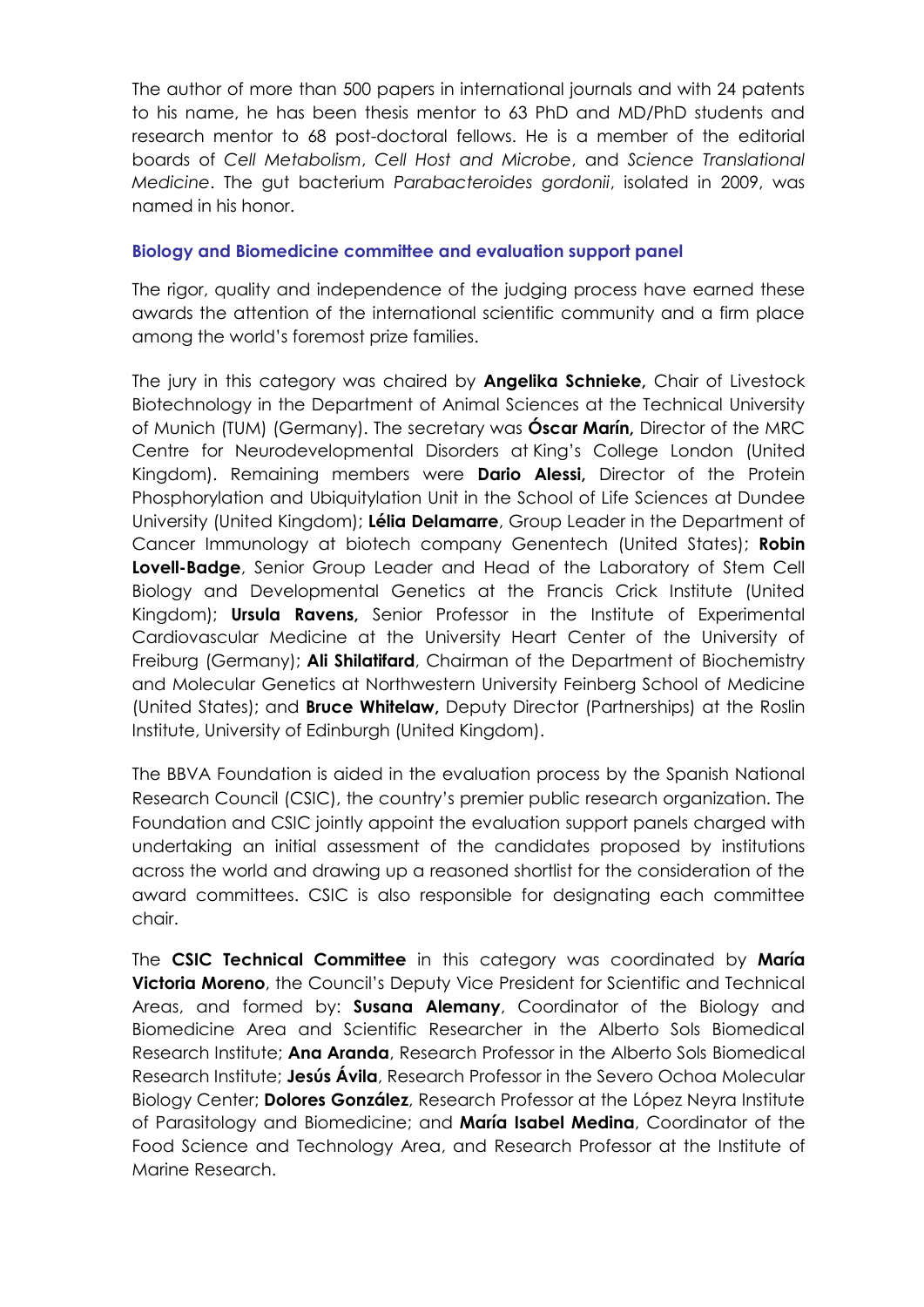#### **About the BBVA Foundation Frontiers of Knowledge Awards**

The BBVA Foundation centers its activity on the promotion of world-class scientific research and cultural creation, and the encouragement of talent.

The BBVA Foundation Frontiers of Knowledge Awards, established in 2008, recognize and reward contributions of singular impact in science, art and the humanities, privileging achievements that significantly expand the frontiers of the known world, open up new fields, or emerge from the interaction of various disciplinary areas. Their eight categories are congruent with the knowledge map of the 21st century, ranging from basic sciences to key challenges for the natural environment by way of domains at the crossroads of disciplines – Biology and Medicine; Economics, Finance and Management – or the supremely creative realms of music and the opera.

| <b>LAUREATE'S FIRST DECLARATIONS AND IMAGES</b>                                                                                                           |  |  |
|-----------------------------------------------------------------------------------------------------------------------------------------------------------|--|--|
| A video recording of the new laureate's first interview on receiving news of the<br>award is available from the Atlas FTP with the following coordinates: |  |  |
| Server: 5.40.40.61                                                                                                                                        |  |  |
| Username: agenciaatlas2                                                                                                                                   |  |  |
| Password: fronteras                                                                                                                                       |  |  |
| The video is in the folder labelled:                                                                                                                      |  |  |
| "PREMIO BIOLOGÍA Y BIOMEDICINA"                                                                                                                           |  |  |
| In the event of connection difficulties, please contact Miguel Gil at production<br>company Atlas:                                                        |  |  |
| <b>Mobile: 619 30 8774</b>                                                                                                                                |  |  |
| <b>E-mail:</b> mail@mediaset.es                                                                                                                           |  |  |

### **CALENDAR OF ANNOUNCEMENT EVENTS**

| <b>Ecology and Conservation Biology</b>                           | Tuesday, 5 February, 2019  |
|-------------------------------------------------------------------|----------------------------|
| <b>Information and Communication</b><br><b>Technologies (ICT)</b> | Tuesday, 19 February, 2019 |
| <b>Basic Sciences</b>                                             | Tuesday, 5 March, 2019     |
| <b>Economics, Finance and Management</b>                          | Tuesday, 26 March, 2019    |
| <b>Music and Opera</b>                                            | Tuesday, 9 April, 2019     |
| <b>Humanities and Social Sciences</b>                             | Tuesday, 30 April, 2019    |